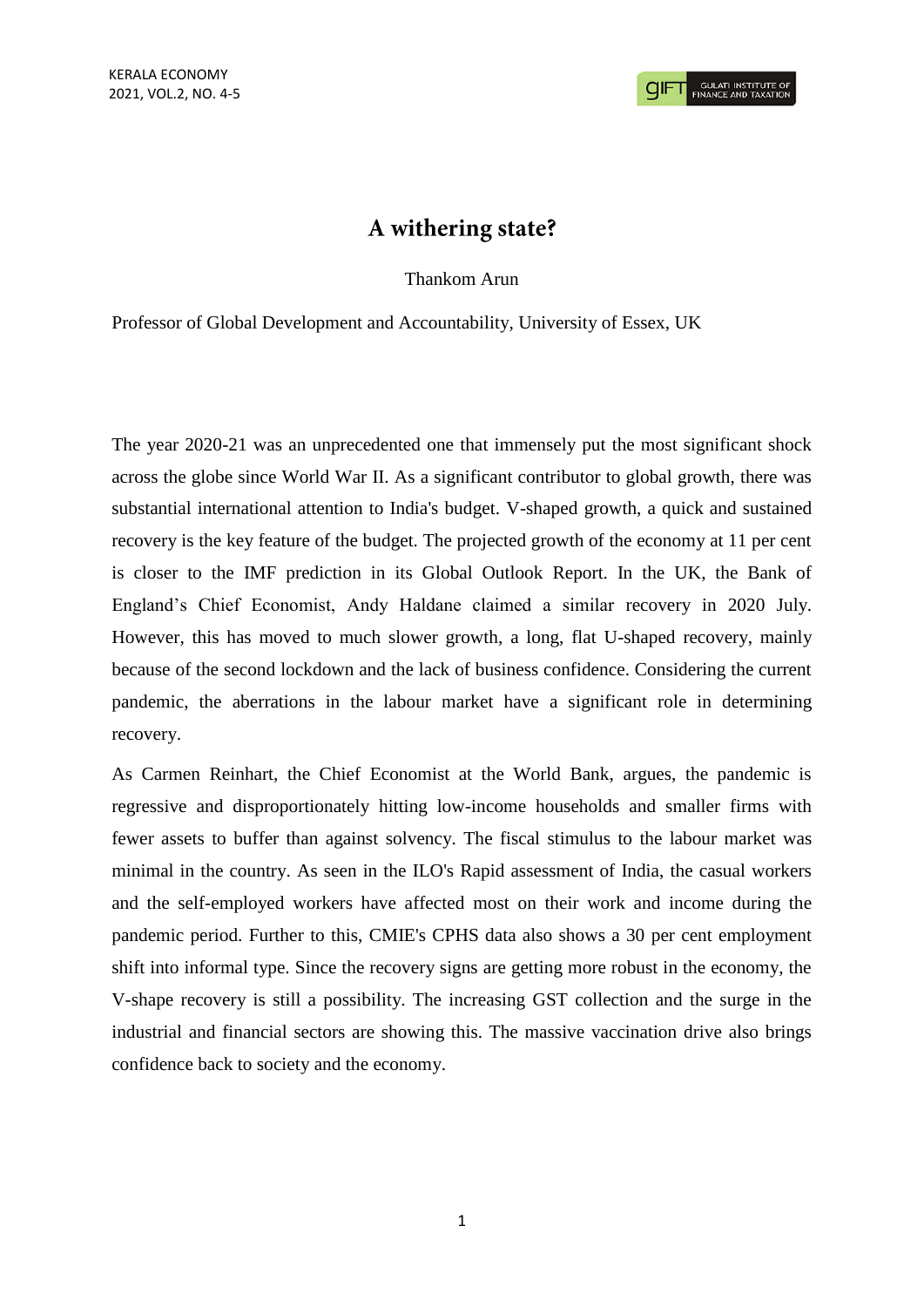KERALA ECONOMY

The budget comes with substantial initiatives in the infrastructure sector that can have a multiplier effect on the economy, supported by the belief that supply creates its demand. Infrastructure investments follow a pattern of long-term debt financing path. The government has made great strides in the last few years through the National Infrastructure Pipeline. Further to this, the proposed 1.70 trillion for transport Infrastructure support this approach. There is no doubt about the long-term gains of infrastructure investments. However, most of the infrastructure projects have a time lag and face immense project-level risks. The regional skewness is apparent in the proposals for transport infrastructure. Ideally, the infrastructure investment needs to be spread across India through various sectors. We have sound evidence from Duflo and Pande (2007) on the distributional impact of large public sector investments such as dams. The premature infrastructure projects featured prominently in the growth of NPAs on the bank balance sheets, even in the pre-pandemic period. So the concern would be whether the infrastructure investment is the right approach for the projected V-shaped growth in the economy?

Regarding income generation, the budget followed the course of rapid privatisation rather than strategic disinvestment. The government's presence will be restricted to a few units in four strategic sectors - atomic energy, space and defence; transport and telecommunications; power, petroleum, coal and other minerals; and banking, insurance and financial services. Two public sector banks and one general insurance company will also be listed for privatisation in 2021-22. This is besides the proposed sales of BPCL, Air India, Shipping Corporation of India, Container Corporation of India, IDBI Bank, Bharat Earth Movers Limited, Pawan Hans etc, in 2021-22. As we know, much of the support for privatisation is based on the argument that performing public enterprises can be improved by exposing them to forces in product and capital markets. Even then, globally, the privatisation experience raised a host of concerns about economic, social and environmental consequences, which have eventually broadened the agenda for state-owned enterprises (SOE) reform in many countries. The restructuring of SOEs is not an outdated concept. In a country like India, it is vital to prevent the exploitation of monopoly power and broader social costs associated with the privatisation process. The move towards divesting ownership in strategic sectors will have long-term consequences. A diluted public sector might mean that India missing out on the opportunity to capitalise on the global distrust against Chinese supply lines in the wake of the current crisis and challenging its own 'Make in India' approach. Since the